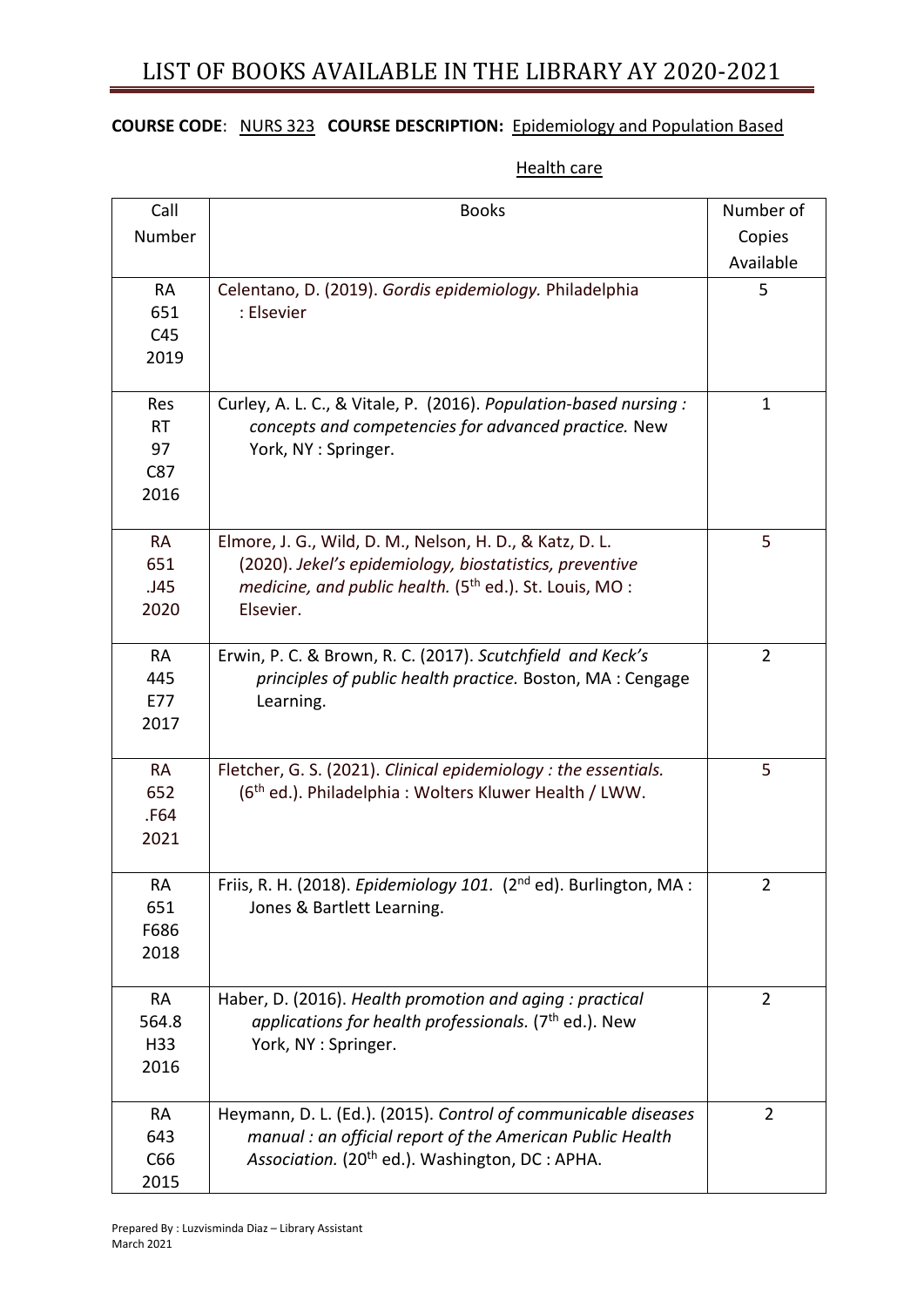## LIST OF BOOKS AVAILABLE IN THE LIBRARY AY 2020-2021

| <b>RA</b><br>652.4<br>P73<br>2018             | Lautenbach, E., Malani, P. N., Woeltje, K. F., Han, J. H., Shuman,<br>E. K., & Marschall, J. (Eds.). (2018). Practical healthcare<br>epidemiology. (4 <sup>th</sup> ed.). New York, NY: Cambridge<br>University.        | $\overline{2}$ |
|-----------------------------------------------|-------------------------------------------------------------------------------------------------------------------------------------------------------------------------------------------------------------------------|----------------|
| <b>RA</b><br>651<br><b>T56</b><br>M47<br>2017 | Merrill, R. M. (2017). Introduction to epidemiology.<br>(7 <sup>th</sup> ed.). Mass.: Jones & Bartlett.                                                                                                                 | $\overline{2}$ |
| <b>RA</b><br>425<br>S36<br>2017               | Schneider, M., & Schneider, H. S. (2017). Introduction to public<br>health. (5 <sup>th</sup> ed.). Burlington, MA : Jones & Bartlett Learning.                                                                          | 3              |
| <b>RA</b><br>651<br>.W47<br>2020              | Westreich, D. (2020). Epidemiology by design : a causal<br>approach to the health sciences. Oxford University Press.                                                                                                    | 5              |
| <b>RT</b><br>41<br>W55<br>2016                | Winkelman, C., & Ignatavicius, D. D. (2016). Clinical companion,<br>Ignatavicius Workman, Medical-surgical nursing : patient-<br>centered collaborative care. (8 <sup>th</sup> ed.). St. Louis, Missouri :<br>Elsevier. | $\overline{2}$ |
| <b>RC</b><br>954<br>W55<br>2016               | Williams, P. (2016). Basic geriatric nursing. (6 <sup>th</sup> ed.).<br>St. Louis, Mo.: Elsevier.                                                                                                                       | $\overline{2}$ |

#### OTHER REFERENCES

## COPYRIGHT 2015 AND BELOW

| Call      | <b>Books</b>                                                   | Number    |
|-----------|----------------------------------------------------------------|-----------|
| Number    |                                                                | of Copies |
|           |                                                                | Available |
| <b>RA</b> | Aschengrau, A., & Seage, G. (2014). Essentials of epidemiology |           |
| 651       | in public health. (3rd ed.). USA : Michael Brown.              |           |
| A83       |                                                                |           |
| 2014      |                                                                |           |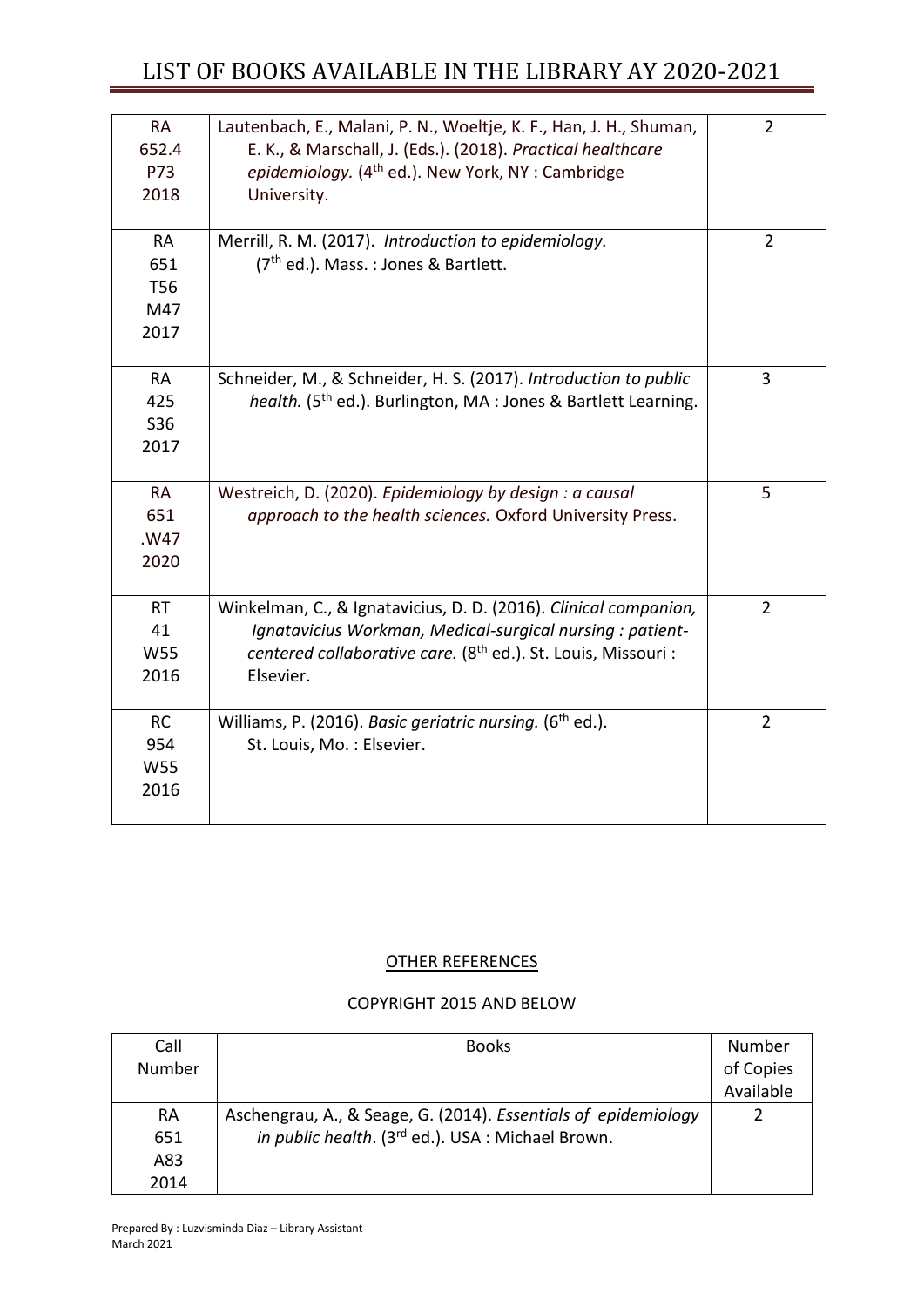| <b>RA</b>  | Aschengrau, A. (2008). Essentials of epidemiology in public            | 13             |
|------------|------------------------------------------------------------------------|----------------|
| 651        | health (2 <sup>nd</sup> ed.). Sudbury Mass. Jones & Bartlett Pub.      |                |
| A83        |                                                                        |                |
| 2008       |                                                                        |                |
| <b>RA</b>  | Bailey, L., Vardulaki, K., Langham, J. & Chandramohan, D. (2005).      | $\overline{2}$ |
| 651        | Introduction to epidemiology. Berkshire, England: Open                 |                |
| <b>I58</b> | University Press.                                                      |                |
| 2005       |                                                                        |                |
| <b>RA</b>  | Friis, R. H. (2009). Epidemiology for public health $(4th$ ed.).       | 3              |
| 651        | Boston: Jones & Bartlett.                                              |                |
| F686       |                                                                        |                |
| 2009       |                                                                        |                |
| IM         | Friis, R. H.(2011). Epidemiology for public health : student           | 3              |
| <b>RA</b>  | study quide. (4 <sup>th</sup> ed.). Boston: Jones & Bartlett.          |                |
| 651        |                                                                        |                |
| F686       |                                                                        |                |
| 2011       |                                                                        |                |
| RA         | Gordis, L. (2014). Epidemiology. (5 <sup>th</sup> ed.). Philadelphia : | 21             |
| 651        | Elsevier Saunders.                                                     |                |
| G58        |                                                                        |                |
| 2014       | Required textbook as per Course Specs AY2018-2019                      |                |
| RA         | Gordis, L. (2008). Epidemiology (4 <sup>th</sup> ed.). New York: W.B.  | 25             |
| 651        | Saunders.                                                              |                |
| G58        |                                                                        |                |
| 2009       |                                                                        |                |
| RA         | Gordis, L. (2004). Epidemiology (3 <sup>RD</sup> ed.). New York: W.B.  | 25             |
| 651        | Saunders.                                                              |                |
| G58        |                                                                        |                |
| 2004       |                                                                        |                |
| <b>RA</b>  | Gordis, L. (2000). Epidemiology (2 <sup>ND</sup> ed.). New York: W.B.  | 25             |
| 651        | Saunders.                                                              |                |
| G58        |                                                                        |                |
| 2000       |                                                                        |                |
| <b>RA</b>  | Grobbee, D.E., & Hoes, A.W. (2009). Clinical epidemiology :            | 3              |
| 652.2      | principles, methods, and applications for clinical research.           |                |
| C55        | Boston: Jones & Bartlett.                                              |                |
| G76        |                                                                        |                |
| 2009       |                                                                        |                |
| RA         | Harris, R. E. (2013). Epidemiology of chronic disease : global         | 25             |
| 644.5      | perspectives. Jones & Bartlett Learning.                               |                |
| H37        |                                                                        |                |
| 2013       |                                                                        |                |
| <b>RA</b>  | Harkness, G.A. (1995). Epidemiology in nursing practice. St.           | 3              |
| 652        | Louis, Mo.: Mosby.                                                     |                |
| H37        |                                                                        |                |
| 1995       |                                                                        |                |
|            |                                                                        |                |